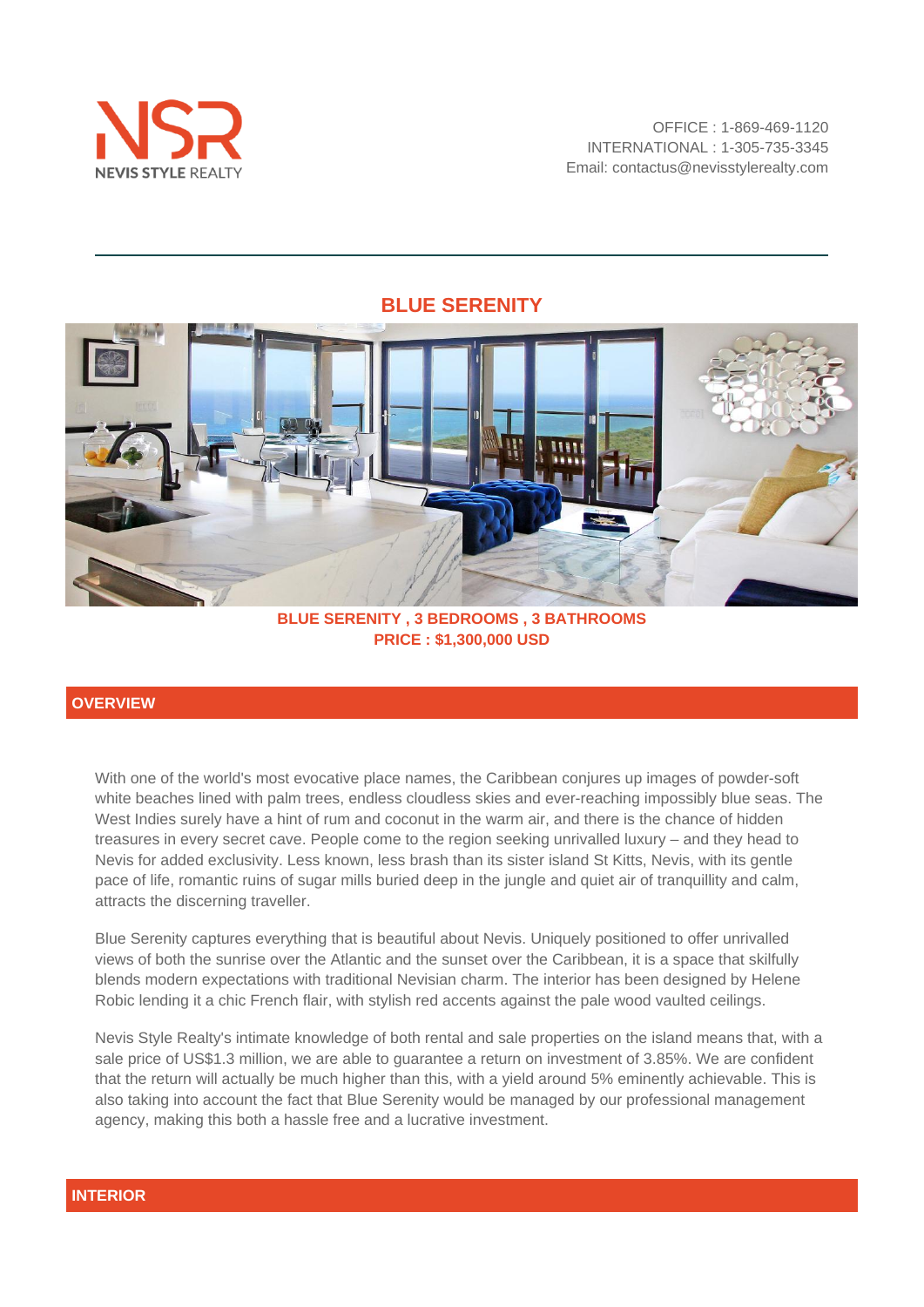With an immediately striking modern design, the outside spaces at Blue Serenity encompass a multitude of seating areas, with plenty of room to fan out around the pool. With equal thought given to leisure and pleasure, relaxing and entertaining, there are intimate spaces for private cocktail moments and flowing spaces for groups of friends. And leading out from the gym equipped with branded machines there is a separate dedicated yoga patio, perfect for early morning sun salutations.

A thoughtful addition to this three bedroom, three-and-a-half bathroom house is an office space that has a separate external entrance, ideal for ensuring work and home life are kept apart; clients and associates will feel more comfortable in a strictly business environment. The open-plan kitchen, dining and lounge area is stylish without losing any functionality, the Cafe Series appliances of sleek brushed steel an integral part of the sophisticated design.

The pool is invariably the focal point of any holiday home on Nevis, and from Blue Serenity's curved corner pool there are views across the ocean to a distant horizon – the perfect spot for daydreaming an afternoon away.

## **SALE DESCRIPTION**

Set in a secluded, exclusive location, the house is overlooked by nothing but overlooks everything: the island's best swimming beach at Oualie is moments away, as is what some believe to be one of the world's finest hidden beaches, Lover's Beach. Blue Serenity is eminently accessible yet has the feel of privileged privacy; this is a house for people who appreciate attention to detail and character without compromise. The pool is designed for champagne moments, the terrace for cocktails under a hammock moon. Here, the essence of the Caribbean has been captured and here, a love of Nevis can be nurtured and understood.

Blue Serenity is a fresh addition to the island's property scene and offers facilities that are unavailable at the vast majority of rentals: we are confident that it will attract people who will look to return year on year. This is a unique, safe investment opportunity for those looking to start or expand a Caribbean property portfolio.

Listed by: Wayne Tyson

- Office: (869) 469-1120
- Mobile: (869) 662-1120

#### **PROPERTY INFORMATION**

- Property Size: 342 m2 / 3,750 ft2
- Land Area : 1,011 m2 / 10,890 ft2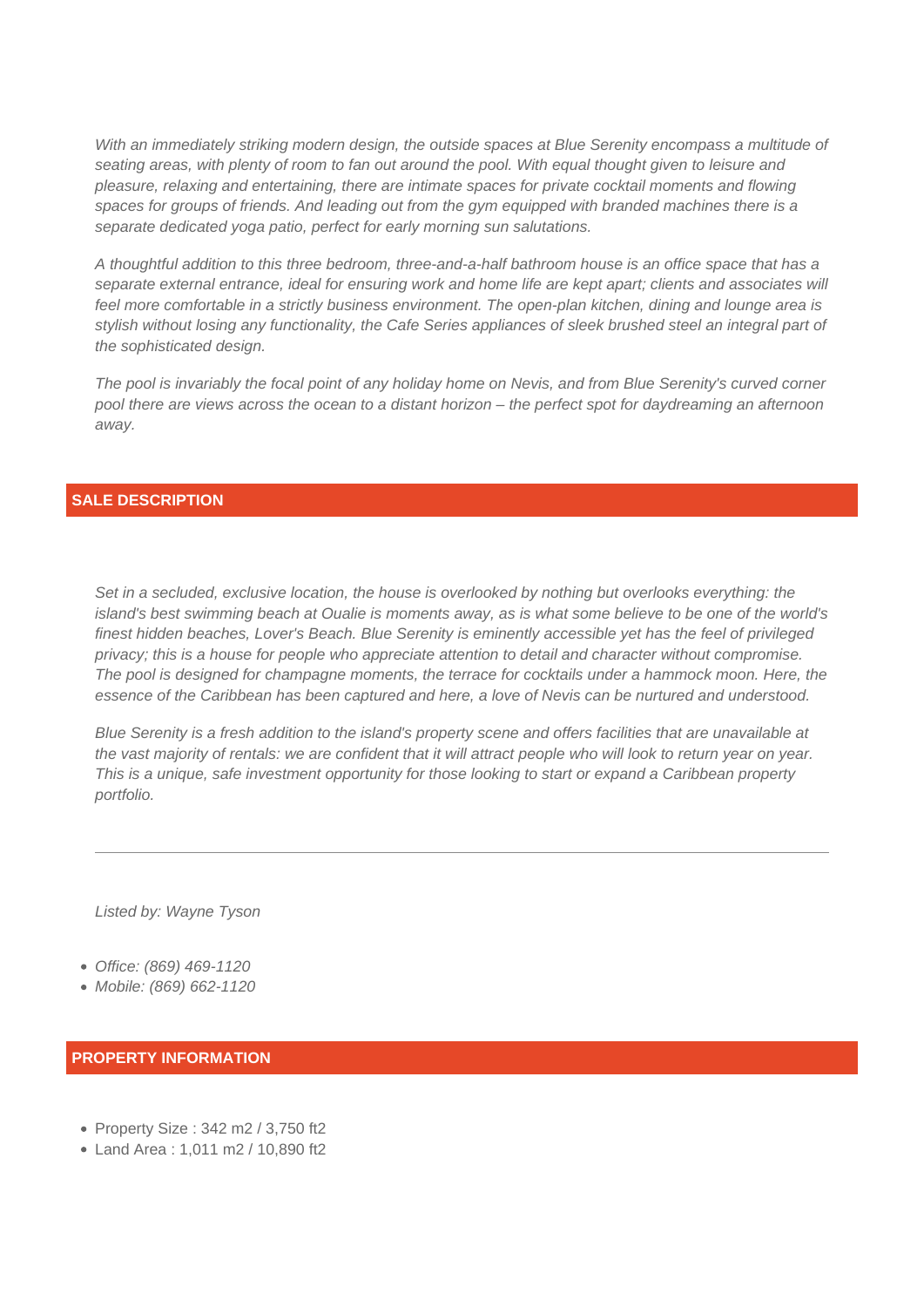# **LOCATION INFORMATION**

Oualie Bay, Nevis

# **GALLERY**